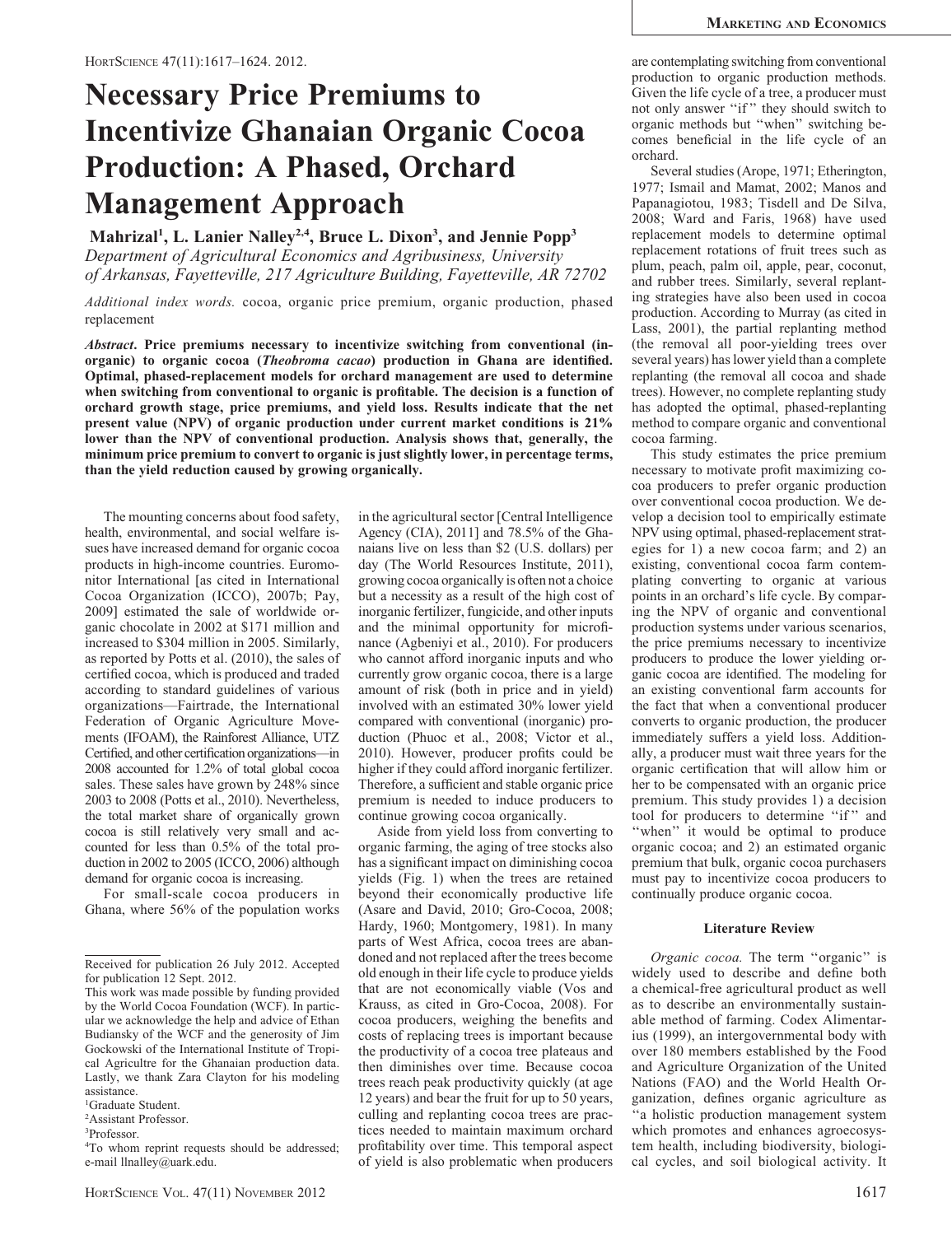

Fig. 1. Cocoa yield curves over one production cycle (25 years) in Ghana for organic cocoa and High Input, Medium Shade Cocoa (HIMSC) production systems.

emphasizes the use of management practices in preference to the use of off-farm inputs, taking into account that regional conditions require locally adapted systems. This is accomplished by using, where possible, cultural, biological and mechanical methods, as opposed to using synthetic materials, to fulfil any specific function within the system" (p. 2).

Byers and Liu (2008) argue that the pronounced, organic price fluctuations over time are mainly the result of the small volumes traded, quality issues, and an irregular pattern of organic cocoa supply. ICCO (2011b) states that the organic cocoa price is set on the basis of world market prices and Fairtrade premiums (the margin that is paid to producers in addition to the agreed Fairtrade price). The premium price of organic cocoa is estimated to be  $\approx$ \$100 (2010 U.S. dollars) to \$300 (2010 U.S. dollars per ton above the market price of conventional cocoa (ICCO, 2007a). In January 2011, the ICCO monthly average of daily cocoa prices was \$3,164.86 per ton (2011 U.S. dollars) (ICCO, 2011a) and premium prices for organic cocoa were \$200 per ton (2011 U.S. dollars) (Fairtrade International, 2011). This indicates the price premium paid for organic cocoa was 6.32% above the ICCO price in Jan. 2011. Besides receiving a premium price, ICCO (2011b) also claims that certified producer organizations also receive better ''capacity-building'' through practical training and guaranteed ''market access'' to the Fairtrade organization.

However, the costs and benefits of growing cocoa organically must balance. Cocoa producers who want to become certified organic cocoa growers must follow all requirements that are set by Fairtrade or other organic certifying organizations. These requirements include standardization of production and marketing, inspection arrangements, and labeling requirements (ICCO, 2006). Other requirements consist of issues such as ''the cocoa beans must be grown on land which has been free of prohibited substances for three years prior to harvest. Cocoa beans grown on land which is 'in transition' to organic (during the first three years after switching from conventional farming, for instance) cannot be labeled organic'' (ICCO, 2006, p. 4). This is problematic for impoverished producers switching from conventional production to organic production. The conversion results in lower yields with no premium organic price for the first three years of organic production.

Producers who switch from conventional to organic also incur other additional costs associated with the Fairtrade Labeling Organization (FLO) system such as certification fees and documentation costs, higher variable costs (associated with the organic laborintensive practices), and social and environmental costs (FLO-Cert, 2011; ICCO, 2005, 2006). The costs associated with the organic standard, which have to be paid by the producer organization (farm or cooperative) to the organic certification body, generally include the cost of an initial application fee and an annual certification fee on a fixed basis or in proportion to sales set at 3% of farm gross revenues (ICCO, 2006). In general, organic fees vary depending on the particular cooperative and marketing arrangements. By using the 3% instead of a specific list of costs, our computed price premiums are general. Exact premiums would vary across producers depending on how they elect to pay their certification and application fees. Specifically, FLO-Cert (2011) provides a cost structure of applying for FLO certification which is generally set for a cooperative as follows: (1) application fee, (2) initial certification fees, (3) annual certification fees, (4) a follow up audit fee, (5) and an additional auditor fee. Additionally, ICCO (2005) states that FLO certification collects a fee of 0.45% of the FOB (freight on board) value when the cocoa is sold under fairtrade conditions.

Agriculture has historically played an important role in the Ghanaian economy. It accounted for 35.4% gross national product in 2007 (Bank of Ghana, 2011a) and employed 56% of the total population (CIA, 2011). Ghana, the world's largest cocoa producer in the early 1960s, produced 614,500 tons of cocoa (Food and Agriculture Organization of the United Nations, 2011a) in 2007, which contributed  $\approx$ 3.4% of total gross domestic product that year (Nimoh et al., 2011). Ghana is actively engaged in the Fair Trade cocoa market with roughly 10% of total purchases from 2002 to 2006 labeled as Fair Tradecertified (Vigneri and Santos, 2008). The Ghanaian Cocoa Board (Cocobod) has market channels for Fair Trade cocoa to be sourced and exported. They trace the cocoa back to a cooperative and not an individual farmer to ensure the standards of Fair Trade are being met.

Certification of organic cocoa in Ghana has been more difficult. A 2001 survey conducted by the Sustainable Tree Crop Program revealed that over 50% of Ghana producers used no agrochemicals and were in essence de facto organic producers (Afari-Sefa et al., 2010). Although a large percentage of the Ghanaian cocoa is produced organically, it cannot be verified by a governing board so it cannot be sold as organic. In 2009 the Cocoa Abrabopa Association became the first cocoa farmers' association in Ghana to obtain certification from UTZ Certified for organic production. Over 500 Ghanaian cocoa producers, which is only a small fraction of total producers, successfully met the required standards.

Several studies have estimated profits given estimated price premiums and yield losses associated with the omission of inorganic inputs in the production system. For a feasibility study of organic cocoa in Vietnam, Phuoc et al. (2008) estimate that the yield reduction of organic cocoa farming is 30% relative to conventional farming and a 30% price premium is assumed for organic production. Their simulation shows that conventional farming net profits exceed organic cocoa by 5.15% even with the 30% yield loss and 30% price premium. Similarly, Victor et al. (2010) examine the costs and benefits of certified sustainable cocoa production in Ghana using the concept of NPV. The study estimates sensitivity analysis of the farm gate price from FOB prices but does not estimate necessary price premiums for conversion from conventional to organic production. Given an organic fertilizer price subsidy, profitability of Rainforest Alliance-certified cocoa greatly increases as the FOB price increased from the 70% assumed price to 85% of FOB. In addition, following the Rainforest Alliance-Sustainable Agriculture Network standard of 70 shading trees per hectare, Victor et al. (2010) find that the yield loss is 30% compared with the conventional methods of a fullsun, High Input No Shade Cocoa system. Conversely, two multiyear studies find that the no shade with an inorganic fertilizer method increased yields compared with a shade and no-fertilizer method by 68.75% over a 1960 to 1969 study in Ghana (as cited in Willey, 1975) and by 46.01% in Bahia Brazil over a 1964 to 1973 period (Cabala-R et al. as cited in Wessel, 2001).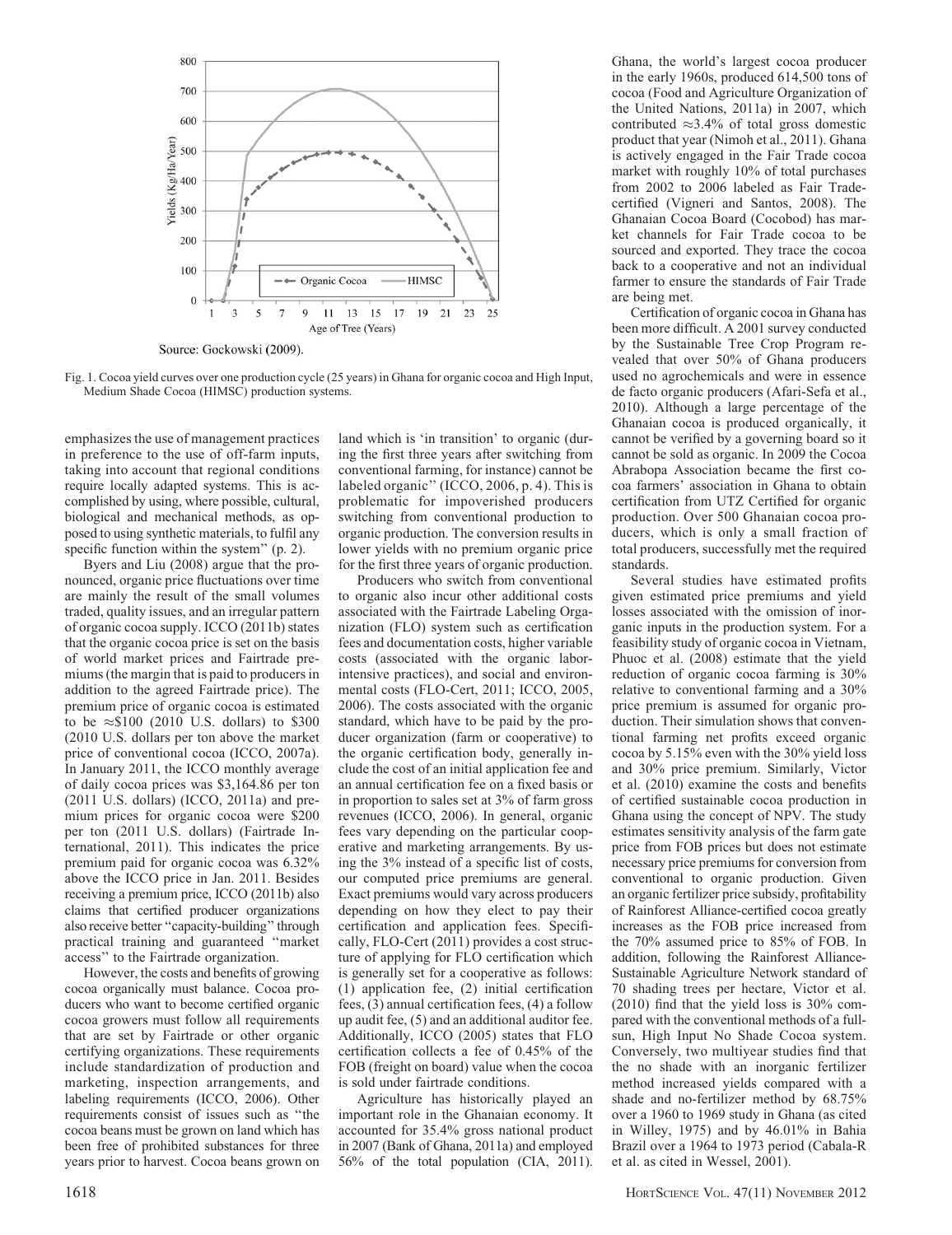Many current cocoa producers grow organic cocoa or convert their operation to organic cocoa as a result of the unavailability or high price of inorganic inputs (fertilizer, fungicide, and pesticide). Agbeniyi et al. (2010) use descriptive statistics and a multivariate logit model to examine inorganic fertilizer use among 107 respondents in Cross River State of Nigeria. The study finds that 98.13% of respondents do not use inorganic fertilizer for varying reasons. Approximately 39% of respondents believe the soil is nutrientrich, 25.23% state that the fertilizer is not always available, 16.82% argue that fertilizer is too costly, 15.89% state that they do not have a credit source to purchase fertilizer, and 0.93% say that the fertilizer arrives too late to be effective.

Life cycle and phased-replanting methods for cocoa production. Ward and Faris (1968) identify four stages in the life cycle of an orchard: 1) an early period of no yield, which normally occurs from years one to year three; 2) a period of increasing yield at an increasing rate; 3) a period of increasing yield at a decreasing rate; and 4) a period of decreasing yields. Stage four is associated with declining revenue because the trees are past their yield maximums. The four life cycle stages also apply to cocoa production, where yields after age 25 years decline slowly and the annual yield loss can be gradual over time although the tree can live for 100 years (Lass, 2001). For cocoa producers, selecting both the optimal timing of culling and the replacement rate to maximize the present value of their income stream over time requires considerable computation.

Figure 1 displays the yield life cycle of cocoa production in Ghana for two production practices: organic cocoa and conventional cocoa [High Input, Medium Shade Cocoa (HIMSC)] over a 25-year period (Gockowski, unpublished data). Alternatively Montgomery (1981) asserts that peak yield occurs at year 15 to 25 after planting with profitable life to 50 years. He further asserts yield declines slowly from year 26 to 45. Asare and David (2010) recommend that cocoa producers start replanting if a cocoa tree produces fewer than 10 pods per year. To address the declining yield phenomenon, Lass (2001) suggests three replanting approaches: 1) partial replanting of poor-yielding trees; 2) periodic total replanting (clear-felling); and 3) phased- replanting (a rotation method in which a certain percentage of cocoa trees is replanted annually on a perpetual basis).

Replacement models. Replacement models have been widely discussed in the literature and applied to many economic problems, including orchard management. The basic principle of asset replacement is ''to compare gains from keeping the current asset for another time interval with the opportunity gains which could be realized from a replacement asset during the same period'' (Perrin, 1972, p. 60). Similarly, Faris (1960) concludes that ''the optimum time to replace an asset is when the marginal net revenue from the present enterprise is equal to the highest amortized present value of anticipated net revenue from the following enterprise'' (p. 766). In cocoa production, a phased-replacement model can help to stabilize cocoa yield and annual return of cocoa producers over time.

In managing fruit tree orchards, deterministic and/or stochastic replacement models are specified and solved to optimize profit. Deterministic models assume that all future prices, costs, and yields are known with certainty. Stochastic models recognize that future events are drawings from probability distributions. The difference between these two replacement models is that deterministic models optimize NPV and stochastic models maximize expected NPV. As a first approximation to a truly optimal solution, the present analysis uses deterministic assumptions. In their application, Ward and Faris (1968) find that both deterministic and stochastic models give identical results to their particular applications.

Faris (1960) uses a deterministic replacement model for orchard management to solve for the optimal replacement of peach trees. The Faris (1960) replacement model has empirically been adopted in palm oil-producing areas. Arope (1971) solves maximizing NPV for various combinations of yields and prices of oil palm and kernel. He finds that the optimal replacement age exceeds 31 years when associated with different price levels and interest rates. However, to avoid higher harvesting costs and marginal yields resulting from problems engendered by increasing palm oil tree height, Arope (1971) suggests that the replanting should be considered when the tree age is 30 years.

Ismail and Mamat (2002) also apply a deterministic replacement model for palm oil trees using the Faris replacement model and examine outcomes from several scenarios. Tree life is constrained to no more than 32 years as a result of a height consideration; cost variables include land clearing, lining, holing, seedling planting, fertilizer, wage, and price of fresh fruit bunches (FFB), which is based on crude palm oil prices. The optimal replanting age ranges from 25 to 26 years when the FFB price is \$64.10 (2011 U.S. dollars) per ton (Ismail and Mamat, 2002). However, as the FFB price increases to \$70.51 (2011 U.S. dollars) per ton, the optimal replacement age declines to a range of 24 to 25 years.

Mahrizal et al. (2012) solve for the annual, optimal replacement rate (ORR) and initial replacement year (IRY) of conventional cocoa production to maximize NPV by using a phased-replanting method. Using data on cocoa yield, price, cost, inflation, and discount rates, Mahrizal et al. (2012) find that the ORR is 5% to 7% with IRY ranging from year five to year nine as a function of cocoa prices, fertilizer prices, labor prices, and percentage yield loss resulting from disease outbreaks. The optimal solutions across three different production systems show that profits and yields in the baseline scenarios are higher by 5% to 10% compared with the status quo of non-replacement

and eventual abandonment (Mahrizal et al., 2012).

Phased-replacement models are relevant for assessing when organic farming is more profitable than conventional farming. Because orchard management is a multiperiod optimization problem, a replacement model helps producers to answer both ''is it'' profitable to switch to organic production and ''when is it'' profitable to switch to organic production?

#### Methods

Because we assume producers are profit maximizers, a replacement model is used to ensure that the comparison between organic and conventional profit levels has each level at their optimal values. The study uses two basic formulas to search for the optimal profits: the annual NFV framework associated with the replacement rate, year of replacement, and inflation rate; and 2) the NPV, which is the sum of the discounted annual NFVs over a 50-year planning horizon. The NPV is maximized with respect to ORR and IRY. Inflation is important in this study because price levels increase over time (inflation is often high in low-income countries) and inflation strongly affects the future value of money. The discount rate is included in this study to determine the present value of future earnings. The ORR and IRY are determined using a two-dimensional matrix to facilitate a grid search procedure. Following Mahrizal et al. (2012), the grid search procedure initially lets the ORR range from 4% to 10% and the IRY range from year 5 to year 20. The NPV is computed for each combination of ORR and IRY so that the optimal solution is identified by the grid search procedure. The optimal solution is the ORR and IRY combination that gives the highest NPV. In all scenarios solved, the optimum ORR and IRY are interior solutions.

To compute the long-term impact of the optimal replacement model on cocoa production and to reach a steady state, the NPV and NFV for 50 years (two production cycles in a clear-and-plant once every 25-year strategy) are modeled as:

The  $NFV<sub>t</sub>$  for organic cocoa in year t is defined as:

$$
\begin{aligned} \text{NFV}_t \, & = \text{Yld}_{t\,*}(1-\Delta \text{YL})\ast P_{t\,*}(1+\Delta \text{PP}_t) \\ & \quad \ \ast (1-\text{TO}_t)\ast (1+r)^t - \text{C}_t\ast \left(1+r\right)^t \\ & \quad \ -\text{C}_{\text{Pt}}\ast (1+r)^t \end{aligned} \tag{1}
$$

 $NFV<sub>t</sub>$  for conventional (HIMSC) in year t is defined as:

$$
NFV_{t} = YId_{t} * P_{t*} (1+r)^{t} - C_{t*} (1+r)^{t}
$$

$$
- C_{Pt*} (1+r)^{t}
$$
(2)

where:  $NFV_t$  = net future value in year t.

 $Yld_{t} * (1 - \Delta YL) =$  yield (kg·ha<sup>-1</sup>) of cocoa in year t minus a percentage yield loss for a given hectare (as a result of organic production) and is dependent on the age distribution of trees on that hectare.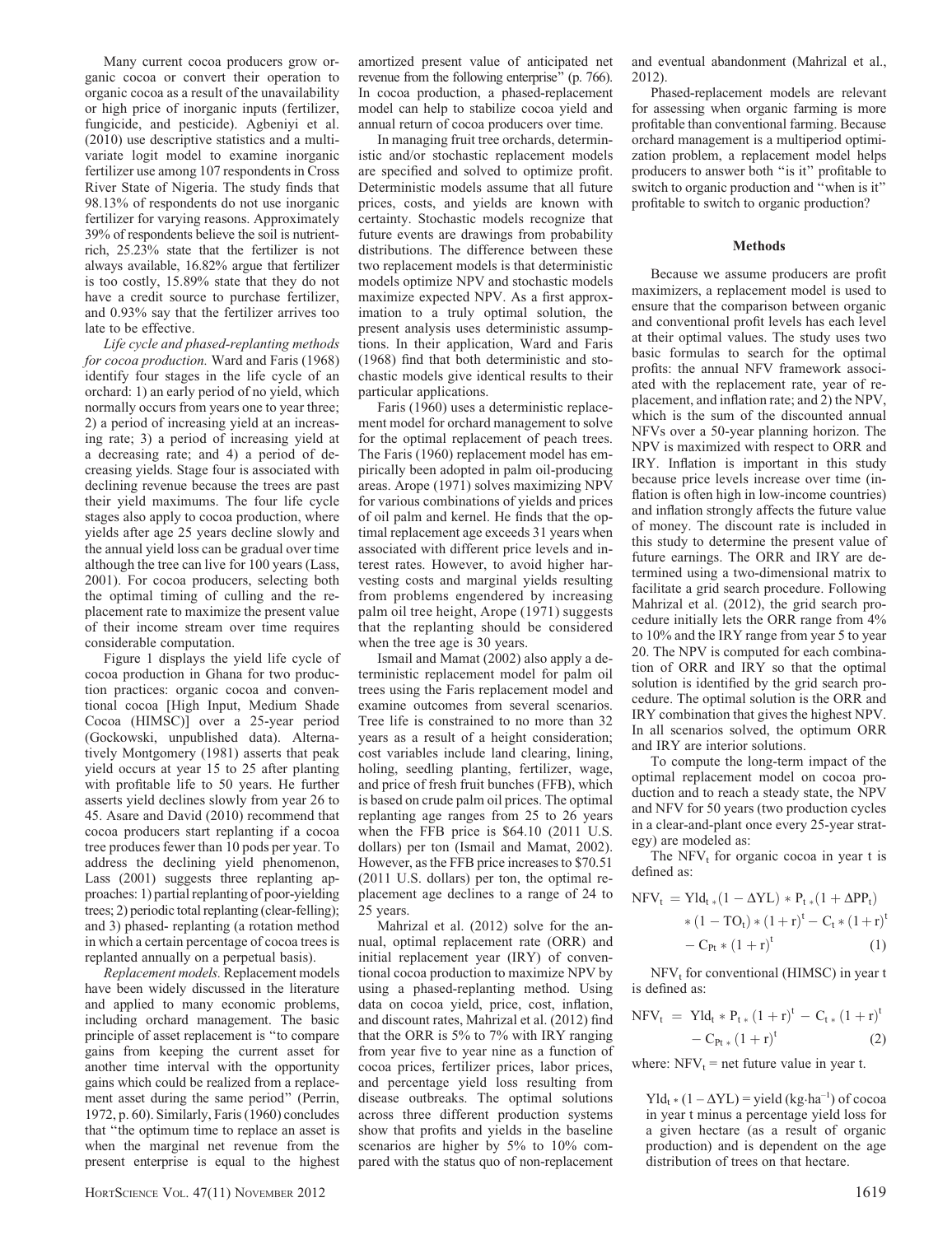$Yld_t =$  yield (kg·ha<sup>-1</sup>) of cocoa in year t for a given hectare and is dependent on the age distribution of trees on that hectare.

 $P_t * (1 + \Delta PP_t) * (1 - TO_t) * (1 + r)^t = \csc \alpha$ price in year t plus a percentage premium for organic and minus a 3% farm gross revenues fee compounded with inflation rate r.

 $P_t * (1 + r)^t$  = cocoa price in year t compounded with inflation rate r.

 $C_t$ <sup>\*</sup> (1 + r)<sup>t</sup> = cost of cocoa production in year t compounded with inflation rate r (where  $C_t$  varies between HIMSC and organic because the costs of chemical inputs are not included in the organic model).

 $C_{Pt}$  \*  $(1 + r)^t$  = cost of new cocoa replanting in year t compounded with inflation rate r. NPV is computed as:

$$
NPV = \sum_{t=1}^{T} NF V_t \frac{1}{(1+r_d)^t}
$$
 (3)

where  $r_d$  is the discount rate.

Annual average return is calculated by dividing NPV by 50 to give the annual, average present value of profit. The average return includes the return before and during the steady-state years is achieved. ''Steady state'' implies that the percentage of trees replanted in any one year does not vary from year to year and that the yield from the hectare remains constant over time. In the early years when there is no revenue from cocoa sales, NFVs are negative, reflecting establishment costs. This early deficit indicates a role for some type of credit program.

#### Data

Data on annual cocoa yields and input use were collected from Ghana for a 25-year period from Gockowski (unpublished data). Total labor cost is calculated by the number of laborers (including the operator) used per day (6 h). Input costs are based on the quantity of inputs used per hectare, all valued at 2011 prices. Revenue is calculated by multiplying yield (kg·ha–1) by the cocoa price (U.S. dollars/kg) as of May 2011 (ICCO, 2011b). Additionally, inflation and the discount rates are estimated at 10.26% and 10.67%, respectively, which are based on the percentages of annual average inflation observed in Dec. 2010 and the six-month Treasury bill rates, the most recent available, respectively (Bank of Ghana, 2011a, 2011b).

The study uses two production systems: organic and conventional. The conventional, which is called the HIMSC production system, is popular among small-scale producers who can obtain loans for inputs. The HIMSC uses mixed Amazon hybrid seed stock, high input (inorganic fertilizer, pesticides, and fungicides), and maintains roughly 70 shade trees per hectare (Victor et al., 2010). The annual, average amounts used of pesticides, fungicides, and inorganic fertilizer for HIMSC were 0.44 L of Confidor, 31.68 sachets (50 g) of Ridomil, and 6.83 50 kg bags of Asaasa Wura fertilizer  $[0N-22P-18K + 9CaO+7S+6MgO(s)$ a.i.] (Gockowski, unpublished data).

The organic production system modifies the HIMSC production system in distinct ways. Organic yield is initially assumed to be 30% lower than the HIMSC production level estimated by Gockowski (unpublished data). The estimated 30% lower organic yield is based on the studies of Phuoc et al. (2008) and Victor et al. (2010). Input and labor costs for inorganic fertilizer, pesticide, fungicide applications in conventional production are excluded from costs in the organic model. Organic production includes a 3% of sales farm gross revenues fee, as estimated by ICCO (2006) to represent the cost of application and renewal fees to organic certified organization. Furthermore,  $\approx 70$  shade trees per hectare (Victor et al., 2010) are required in organic production.

Establishing a new orchard: baseline scenario. In determining if it is profitable for cocoa producers to produce organic cocoa, a baseline NPV is established for both of the two production systems (organic and conventional) using the cost, yield, and price of inputs that we derive from Gockowski (unpublished data). The cocoa price is obtained from ICCO (2011a). The optimal solution for the baseline scenario uses the assumptions for output prices and premiums, yield loss, and input costs listed in Table 1. The May 2011 ICCO cocoa price of \$3305.79 (2011 U.S. dollars)/metric ton of beans is used as the baseline price. The baseline labor price is fixed at 3.5 Ghanaian Cedi (GHc)/day per laborer or \$2.37 (2010 U.S. dollars) as estimated by Gockowski (unpublished data). Third, baseline fertilizer, insecticide, and fungicides prices, which only apply to the conventional production system, are set at GHc 14.7/50 kg or \$9.98 (2010 U.S. dollars), GHc 16.8/ZL or \$11.40 (2010 U.S. dollars), and GHc 1.8/ sachet or \$1.2 (2010 U.S. dollars), respectively (Gockowski, unpublished data). Fourth, baseline inflation and discount rates are 10.26% and 10.67% per year (Bank of Ghana, 2011a, 2011b). The annual prices of cocoa, labor, and the other inputs rise at the inflation rate. Fifth, the baseline exchange rate is held constant at GHc 1.47/U.S. dollar, the average for 2010 (International Monetary Fund, 2011b).

For the baseline scenario of organic cocoa production, yield loss is estimated at 30% (Phuoc et al., 2008; Victor et al., 2010), as discussed previously. Given the range of the

price premium from \$100 to \$300 (2010 U.S. dollars) as described by ICCO (2007a), the price premium for organic cocoa in the baseline scenario is set at 10% of the nominal price of cocoa.

Interactions of price premiums and yield losses. For comparison with the baseline results, optimal solutions for organic production across a range of percentage yield loss and percentage price premiums for organic production are computed. A two-dimensional matrix is constructed for organic cocoa production in the newly established orchard scenario to highlight the interactions between yield losses and price premiums. Yield loss in this study is allowed to range from 10% to 40% and the potential price premium ranges from 10% to 40%. The NPVs of the baseline models are used to compare and estimate an appropriate price premium for cocoa producers to switch conventional operations to organic. Two basic scenarios are considered: 1) assumes a producer has purchased virgin ground and needs to decide between producing organic or conventional cocoa; and 2) assumes that a producer has an existing, conventional orchard being managed consistently with an HIMSC optimal solution and wants to know if it would be more profitable to switch to organic. Our results consider this question at five-year increments starting at year five up to year 40.

## Results and Discussion

Net present value of organic versus conventional cocoa. We first consider the problem in which the operator has a clear field and wants to determine whether to produce organic or conventional cocoa. In this baseline comparison, it is assumed yields decline by 30% for organic with a 10% price premium for growing organic. Using the phased-replanting approach to solve for the maximum NPV, the results suggest that the baseline scenario under organic production system results in a NPV that is 21% lower than the baseline scenario for the conventional production system. Specifically, cocoa producers using the organic production system receive an estimated average NPVs of \$838.98 (2010 U.S. dollars/ha/year), whereas those producing under the conventional system receive an estimated \$1015.13 (2010 U.S. dollars/ha/year) following the ORR

Table 1. Baseline assumptions over two production cycles (50 year) for High Input, Medium Shade Cocoa (HIMSC) and organic cocoa.

|                                                | Baseline scenario<br>for organic cocoa | Baseline scenario<br>for HIMSC |
|------------------------------------------------|----------------------------------------|--------------------------------|
| Cocoa price (USD/MT)                           | 3305.79                                | 3305.79                        |
| Projected real cocoa price increase (per year) | $0\%$                                  | $0\%$                          |
| Labor price (USD/day)                          | 2.37                                   | 2.37                           |
| Fertilizer price (USD/day)                     |                                        | 9.98                           |
| Insecticide price (USD/day)                    |                                        | 11.40                          |
| Fungicide price (USD/day)                      |                                        | 1.2                            |
| Yield loss                                     | 30%                                    | $0\%$                          |
| Premium price for organic                      | 10%                                    | $0\%$                          |

Source: Cocoa price from ICCO (2011a); labor, fertilizer insecticide, and fungicide prices computed from data in Gockowski (unpublished data); exchange rate from IMF (2011b); yield loss and premium price for organic cocoa are hypothesized rates.  $USD = U.S.$  dollars.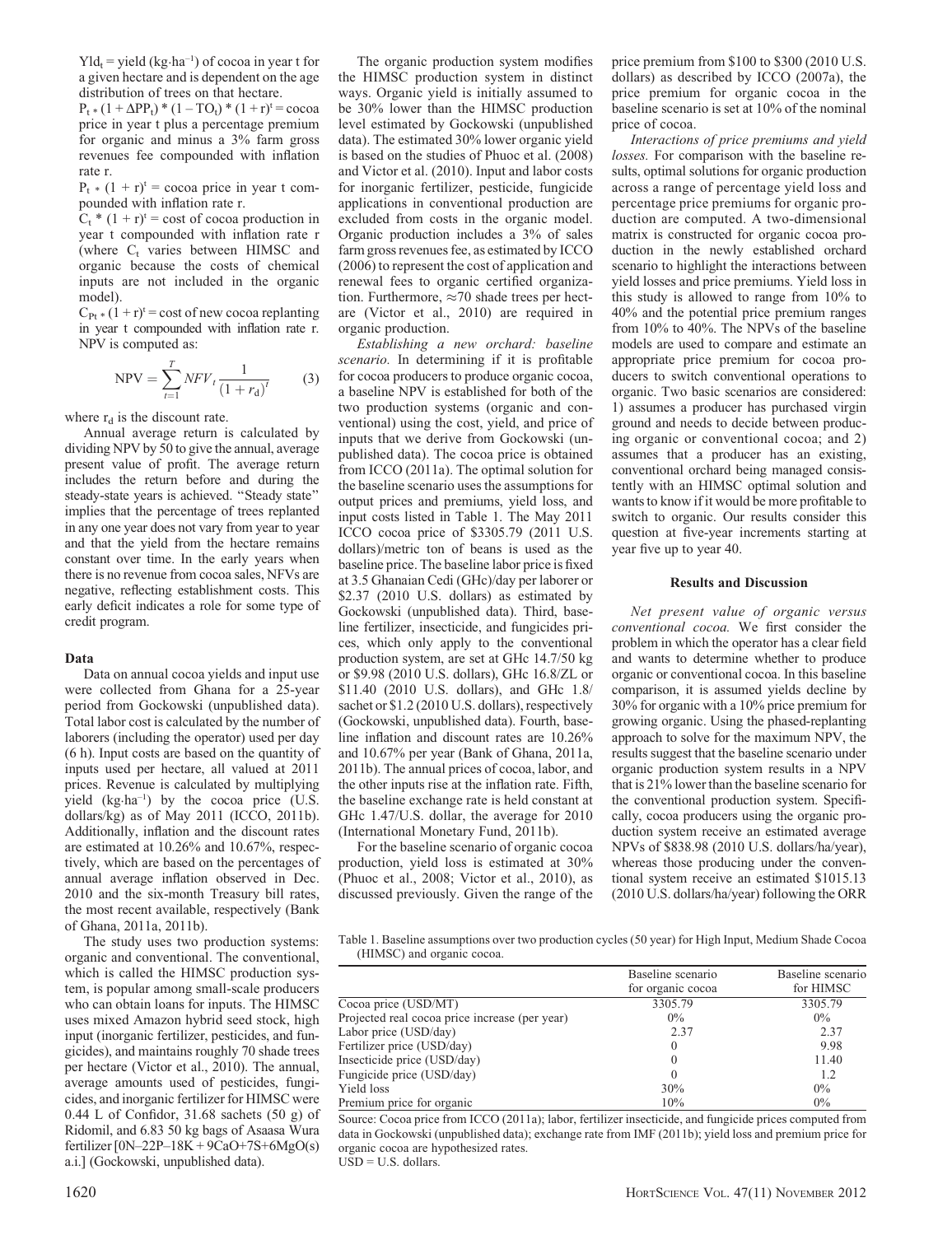and IRY of 6% annual replacement rate starting in year nine after planting for both production systems.

The optimal replacement model increases economic gains by 9.39% and 12.79% compared with the status quo approach of no phased-replanting for organic and conventional cocoa, respectively. That is, instead of replanting trees with the 6% ORR and IRY equal to nine for the both production systems respectively (Table 2), producers simply clear and replant every 25 years in the status quo approach.

The study also finds that once the orchard passes year 25, there is essentially a constant yield each year (Fig. 2) following 6% ORR with IRY at year nine. However, the annual, present value of net revenue gradually declines after year 25 because the discount rate is higher than the inflation rate. A constant present value of annual net revenue would result if the discount rate equaled the inflation rate.

Yield loss and price premium. We now address the issue of estimating the minimum premium necessary to make organic more profitable than conventional assuming the producer is at the beginning of the planning horizon. Table 3 presents the optimal NPVs associated with various levels of yield loss and price premiums for organic cocoa production. The table also identifies the optimal crop type (conventional or organic). Tradeoffs that exist between the premium received and the organic yield loss become clear. In general we find that higher yield losses demand higher organic price premiums to make organic more profitable than conventional, as expected. Table 3 indicates that if a producer can reduce yield loss to just 10% compared with conventional production, it is optimal to produce organically with a price premium as low as 10%.

However, given the assumed 30% yield loss associated with converting to organic cocoa, and the 21% lower baseline NPV for the organic production system, results imply that a price premium of 27% [NPV of \$1019.11 (2010 U.S. dollars/ha/year)] is needed to entice cocoa producers to grow organically. The shaded areas in Table 3 identify those combinations (price premium and yield loss) that represent those scenarios in which the NPV is higher for organic production.

The information presented on Table 3 indicates the minimum price premiums required from chocolate manufacturers to entice producers to produce organically so that the manufacturers can secure a constant supply of organic chocolate. The results also indicate that current organic producers, who are constrained to do so because of a lack of microfinance opportunities to buy conventional inputs (fertilizer, fungicide, etc.), would probably switch to conventional if financing for said inputs became available, say through

Table 2. Average annual net present value (NPV), optimal replacement rates (ORR), initial replacement year (IRY), steady state, and percentage change in profit over two production cycles (50 years) for the organic and conventional cocoa production systems.

|                                | Annual<br>net present | Optimal<br>replacement rate | Age of            | Steady      | Percentage<br>change |
|--------------------------------|-----------------------|-----------------------------|-------------------|-------------|----------------------|
|                                | value $(NPV)^{z}$     | (ORR; percent)              | replacement (yrs) | state (yrs) | in profit            |
| Organic status quo $x$         | 766.92                |                             |                   |             |                      |
| Baseline scenario <sup>w</sup> | 838.93                |                             |                   | 25          | 9.39 <sup>y</sup>    |
| Conventional status quo        | 899.99                |                             | __                |             |                      |
| Baseline scenario              | 1015.13               |                             |                   | 25          | 12.79 <sup>y</sup>   |

z Denotes the highest net present value in (2010 US dollars/ha/year).

y The value is compared with status quo.

x Status quo is non replacement of trees.

wBaseline scenario as defined in Table 1.



Fig. 2. Cocoa yield and annual net present value (NPV) estimated in this study over a 50-year horizon in Ghana for organic cocoa production systems.

a microfinance program. Thus, an unintended impact of a microfinance program might be to lead to lower levels of current organic production.

Temporal aspects of switching from conventional to organic production. The second thrust of our investigation is to analyze when an existing conventional producer using the optimal ORR and IRY should convert to organic production. Specifically, we ask the question of when would changes in market conditions be sufficient to justify a producer who is currently producing conventionally to switch to organic production? Recall when a producer switches from conventional to organic, he is faced with an immediate yield reduction but cannot market the cocoa as organic (and thus is excluded from the price premium) until the orchard has been managed using organic methods for three consecutive years. So converting to organic requires price incentives sufficient to compensate the producer for three years of less revenue to capture an eventual enhanced revenue stream. From Figure 1 it can be observed that the cocoa yield differs throughout the life cycle of a cocoa tree for both conventional and organic production. Table 4 presents a three-dimensional matrix. The first dimension is yield loss where yield losses of 10%, 20%, and 30% are hypothesized. The second dimension is the level of the organic price premium where levels of 8%, 18%, 28%, 30%, 32%, and 35% are hypothesized. Finally, the third dimension is the year in which conversion to organic production takes place. It is assumed in the scenarios that the producer faces the beginning of year t and asks if it would be beneficial to convert from conventional to organic. In year t the producer computes the present value of the remaining 50 – t years and asks if conversion in t would be better than remaining in conventional production. Clearly, any year is optimal for conversion if the expected price premium over 50 – t is large enough. Results in Table 4 are computed at five-year intervals from year 5 to year 40.

What our analysis asks is that, if given some constant and known premium and yield loss, are some stages of orchard growth better for conversion than others, ceteris paribus? Essentially our method does this: the orchard is being managed in a conventional mode using the ORR and IRY of the optimal HIMSC solution. In the first year the entire hectare is planted to cocoa trees under the HIMSC assumptions. The orchard is then cultivated according to the optimal ORR of 6% and IRY at year 9. The decision whether to switch to organic production is determined by comparing the NPV for remaining  $50 - t$ years under the HIMSC and the NPV for remaining 50 – t years under organic production still using the ORR of 6% and IRY of 9. If NPV under organic production is higher, producers switch their production to organic. There are various ways to portray the problem of when to switch from conventional to organic. The truly optimal solution would require dynamic programming. In such a formulation, at the beginning of any given year,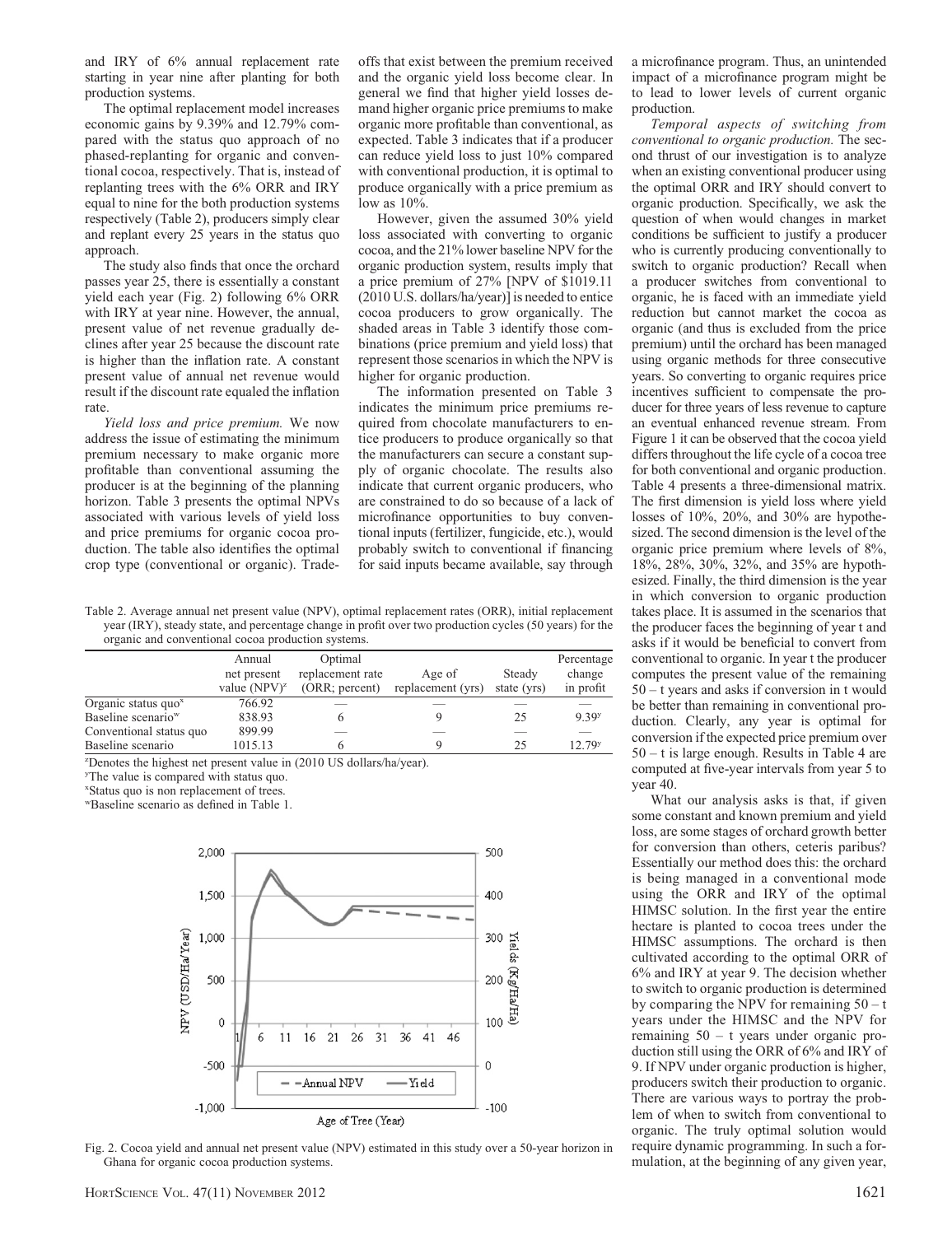Table 3. Optimal average NPV and crop type as a function of yield loss and organic price premium.

| Organic price premium |         | Estimated organic production loss |              |        |  |  |  |
|-----------------------|---------|-----------------------------------|--------------|--------|--|--|--|
|                       | 10%     | 20%                               | 30%          | 40%    |  |  |  |
| 10%                   | 1175.16 | 1007.04                           | 838.93       | 670.82 |  |  |  |
| 20%                   | 1312.70 | 1129.31                           | 945.91       | 762.52 |  |  |  |
| 30%                   | 1450.25 | 1251.57                           | 1052.89      | 854.22 |  |  |  |
| 40%<br>--<br>---      | 1587.79 | 1373.83                           | 1159.87<br>. | 945.91 |  |  |  |

Note: Shaded annual net present values (NPV) indicate organic is more profitable than conventional production.

Table 4. Variations in organic price premiums and organic yields in Ghana and their affects on organic adoption.

| Switching |            |     |     | Premium price |     |     |     |
|-----------|------------|-----|-----|---------------|-----|-----|-----|
| yr        | Yield loss | 8%  | 18% | 28%           | 30% | 32% | 35% |
|           | 10         | Yes | Yes | Yes           | Yes | Yes | Yes |
| 5         | 20         | No  | Yes | Yes           | Yes | Yes | Yes |
|           | 30         | No  | No  | No            | Yes | Yes | Yes |
|           | 10         | Yes | Yes | Yes           | Yes | Yes | Yes |
| 10        | 20         | No  | Yes | Yes           | Yes | Yes | Yes |
|           | 30         | No  | No  | No            | Yes | Yes | Yes |
|           | 10         | Yes | Yes | Yes           | Yes | Yes | Yes |
| 15        | 20         | No  | Yes | Yes           | Yes | Yes | Yes |
|           | 30         | No  | No  | No            | Yes | Yes | Yes |
|           | 10         | Yes | Yes | Yes           | Yes | Yes | Yes |
| 20        | 20         | No  | Yes | Yes           | Yes | Yes | Yes |
|           | 30         | No  | No  | No            | Yes | Yes | Yes |
|           | 10         | Yes | Yes | Yes           | Yes | Yes | Yes |
| 25        | 20         | No  | Yes | Yes           | Yes | Yes | Yes |
|           | 30         | No  | No  | No            | Yes | Yes | Yes |
|           | 10         | Yes | Yes | Yes           | Yes | Yes | Yes |
| 30        | 20         | No  | Yes | Yes           | Yes | Yes | Yes |
|           | 30         | No  | No  | No            | No  | Yes | Yes |
|           | 10         | Yes | Yes | Yes           | Yes | Yes | Yes |
| 35        | 20         | No  | Yes | Yes           | Yes | Yes | Yes |
|           | 30         | No  | No  | No            | No  | No  | Yes |
|           | 10         | Yes | Yes | Yes           | Yes | Yes | Yes |
| 40        | 20         | No  | Yes | Yes           | Yes | Yes | Yes |
|           | 30         | No  | No  | No            | No  | No  | No  |

the producer could switch the whole farm or parts of the farm to organic (or from organic to conventional) depending on the expected price premiums and yield losses over the remaining planning horizon and the current state of the orchard. We take a simpler, although suboptimal, approach. In our method we start with an initial HIMSC optimal solution, which is ORR =  $6\%$  and IRY = 9. The producer always uses these two rules whether he or she is producing conventionally or organically. However, then at years 5, 10,., 40 (to keep the computational burden reasonable, we optimize at five-year intervals) we ask: what would the price premium have to be for a given yield loss to make switching to organic more profitable for the remainder of the planning horizon? For example, at year 10 we compute the NPV for the remaining 40 years for the HIMSC solution and compare that with the NPV for the remaining 40 years if the producer switched to organic. If we made the optimization more complex and allowed the ORR and IRY to be recomputed, the needed price premiums might decrease although some preliminary computations indicate such adjustments would be minor. Hence, the necessary premiums computed are biased upward. Table 4 shows the decision of whether to convert to organic production or not given a range yield losses and price premiums. ''Yes'' indicates that converting to organic is more profitable than remaining in the conventional production. Conversely, ''no'' indicates that the cocoa producer should remain in conventional production.

As shown in Table 4, our expectations are that as yield loss increases, the reward for converting decreases. Likewise, as the organic premium increases, conversion becomes more desirable. Our expectations are less clear regarding the year of conversion. As the orchard approaches its yield maximum, the marginal temporal benefit for converting might increase because total yield is maximal and so the producer might be able to better endure the three-year yield dropoff without compensating price increases as a result of the required withdrawal of chemical inputs. Alternatively, early conversion means the orchard is not at its maximum output so the revenue decrease is lower in absolute terms thereby encouraging early conversion.

The results strongly confirm the first two expectations. First, as yields decline, the profitability of converting from conventional to organic declines. This can be seen in Table 5, which displays the percentage difference of organic production to the baseline HIMSC. Second, as price premiums rise, the incentive to switch to organic production becomes larger. The profit differences range from 1% to 41% at any given switching year and yield loss. The highest price premium and lowest yield loss are preferable, which occur at 35% price premium and 10% yield loss. Conversely, profit decline ranges from 0.5% to 19% as yield declines by 20% to 30%. The highest profit difference occurs at 10% price premium and 30% yield loss. Table 4 results also show that when yield loss is only 10%, it is profitable to switch to organic production even with a premium price as low as 8% regardless of orchard age. However, when production loss increases to 20%, a cocoa producer would only switch to organic production if he or she were to receive a premium greater than 18% regardless the orchard age. With a 30% yield loss, there is no incentive to switch to organic production when the price premium is 28% or less. However, when the price premium equals or exceeds 30%, conversion for any of the hypothesized yield losses is profitable until year 30.

Results in Table 4 also confirm that as the price premium rises, conversion becomes more profitable, as expected. At an 8% premium, conversion is profitable in only eight of 24 scenarios yet when the premium is 32%, conversion is profitable in 22 of 24 scenarios. This is further reinforced by observing the increase in profitability in any given row of Table 5 as the premium grows.

The stage of growth hypothesis can be evaluated by inspecting both Tables 4 and 5. Table 4 indicates that the age of the orchard does not influence the decision to switch until year 30. However, a close inspection of Table 5 for the years 10, 15, 20, and 25 indicates that the percentage profit difference is slightly higher if the switch to organic is implemented at year 15. At this point, orchard yield is sufficient for the producer to better withstand the loss in revenue as a result of the yield loss and no organic premium for three years. In years 6 to10 yields are very high and in years 20 to 25 yields are relatively lower (see Fig. 2). So at year 15, switching is the most desirable of the scenarios considered because the producer is neither giving up his highest revenue phase of production nor avoiding the lowest revenue phase of production. A further role of time becomes evident in years 30, 35, and 40. In these years switching to organic is not profitable unless the producer receives a large premium (30% or greater). This phenomenon is partly the result of the time limitation to take full advantage of the price premium given the three-year transition period and 50-year study horizon. For orchards less than or equal to 25 years old and price premiums of 32% or less, the age of the orchard does not affect the decision to switch to organic although percentage gains are greatest in year 15.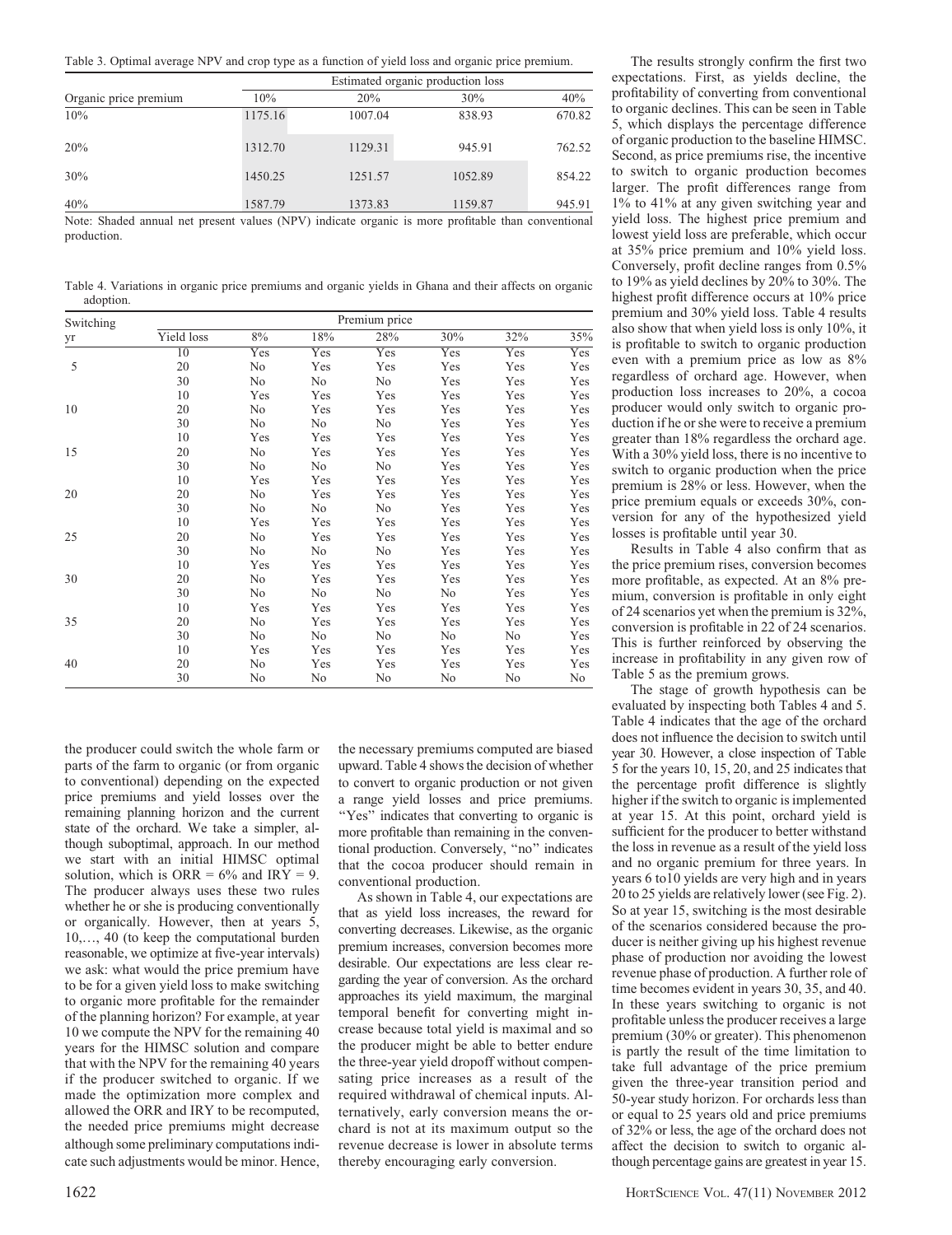Table 5. Percentage profit difference between organic and conventional production.

| Switching | Organic price premium |         |         |        |        |         |        |  |
|-----------|-----------------------|---------|---------|--------|--------|---------|--------|--|
| yr        | Organic yield loss    | 8%      | 18%     | 28%    | 30%    | 32%     | 35%    |  |
|           | 10                    | 10.64   | 21.58   | 32.52  | 34.71  | 36.90   | 40.18  |  |
| 5         | 20                    | (3.50)  | 6.23    | 15.95  | 17.90  | 19.84   | 22.76  |  |
|           | 30                    | (17.64) | (9.13)  | (0.62) | 1.08   | 2.78    | 5.34   |  |
|           | 10                    | 10.96   | 21.80   | 32.64  | 34.81  | 36.98   | 40.23  |  |
| 10        | 20                    | (3.22)  | 6.42    | 16.06  | 17.99  | 19.91   | 22.80  |  |
|           | 30                    | (17.39) | (8.96)  | (0.52) | 1.16   | 2.85    | 5.38   |  |
|           | 10                    | 11.29   | 22.16   | 33.03  | 35.20  | 37.37   | 40.63  |  |
| 15        | 20                    | (2.91)  | 6.76    | 16.42  | 18.35  | 20.28   | 23.18  |  |
|           | 30                    | (17.10) | (8.64)  | (0.19) | 1.50   | 3.19    | 5.73   |  |
|           | 10                    | 11.19   | 21.99   | 32.79  | 34.95  | 37.11   | 40.36  |  |
| 20        | 20                    | (2.99)  | 6.61    | 16.22  | 18.14  | 20.06   | 22.94  |  |
|           | 30                    | (17.17) | (8.77)  | (0.36) | 1.32   | 3.00    | 5.52   |  |
|           | 10                    | 10.77   | 21.24   | 31.71  | 33.80  | 35.90   | 39.04  |  |
| 25        | 20                    | (3.38)  | 5.92    | 15.23  | 17.09  | 18.95   | 21.74  |  |
|           | 30                    | (17.54) | (9.40)  | (1.25) | 0.37   | 2.00    | 4.45   |  |
|           | 10                    | 10.55   | 20.72   | 30.89  | 32.92  | 34.95   | 38.00  |  |
| 30        | 20                    | (3.62)  | 5.42    | 14.46  | 16.27  | 18.08   | 20.79  |  |
|           | 30                    | (17.78) | (9.87)  | (1.96) | (0.38) | 1.20    | 3.57   |  |
|           | 10                    | 10.18   | 19.86   | 29.53  | 31.47  | 33.41   | 36.31  |  |
| 35        | 20                    | (4.00)  | 4.60    | 13.21  | 14.93  | 16.65   | 19.23  |  |
|           | 30                    | (18.18) | (10.65) | (3.12) | (1.61) | (29.17) | 2.15   |  |
|           | 10                    | 9.46    | 18.19   | 26.92  | 28.67  | 30.42   | 33.04  |  |
| 40        | 20                    | (4.74)  | 3.02    | 10.78  | 12.33  | 13.89   | 16.22  |  |
|           | 30                    | (18.95) | (12.15) | (5.36) | (4.00) | (2.64)  | (0.60) |  |

Note: profit of organic cocoa production is divided with High Input, Medium Shade Cocoa (HIMSC) production system.

It should also be noted that the orchard goes into steady state at year 25 for the HIMSC solution being considered. So any change after this point for a given year is the same problem if the planning horizon is changed to a 50-year rolling horizon. The optimal behavior changes in years 30, 35, and 40 because of how the orchard is being valued in year 51. In our model formulation, there is no salvage value in year 51 so that essentially the producer simply walks away from the orchard. However, if a salvage value were included into the model, then the optimal behavior in years 30+ could change from those portrayed in Table 4. If an organic orchard were valued more highly in a year 51 salvage value than a conventional orchard, then it would be profitable to convert to organic in years 30, 35, and 40 at lower premiums than displayed in Table 4. So the salvage value affects later period solutions. However, it can also be argued that as of, say year 40, the owner might anticipate transferring his interest in the orchard to a son or daughter whose horizon would be extended beyond the remaining 10 years. Such an assumption favors a rolling horizon model. Thus, in analysis such as ours, the important findings are in earlier years of the solution because common sense indicates that the view of the future 30 years hence will surely be different from the view of such years in the present. Also, a discount rate greater than the inflation rate makes assumptions about model structure in the distant future unimportant to what the current decision should be.

## **Conclusions**

This study identifies the necessary price premiums to incentivize profit maximizing producers to switch from conventional to

organic production. Deterministic profits defined as annual NPV are empirically estimated for organic and conventional cocoa production systems using an optimal phasedreplanting approach. Empirical data from Ghana on yield, cocoa price, production costs, inflation, and discount rates were used in constructing the models. The study finds that the baseline scenario under organic production system results in a NPV 21% lower than the baseline scenario under conventional production systems.

Given a yield loss and price premium, this study investigates whether the age of the orchard influences when a conventional producer can profitably switch to organic production. The study finds that tree age is not a major determinant of when to switch (at least for 10% to 30% yield losses and price premiums between 8% and 35%). The model results also reveal that switching from conventional to organic requires an increase in the price premiums toward the end of the planning horizon. The increased premium is required because producers have a limited time to take advantage of the premium. A general rule of thumb for the solutions is that in the first 25 years, the decline in yield must be matched with a price premium in percentage terms that is slightly less than the yield loss.

The study also estimates the yield loss and premium price tradeoff for organic cocoa. Considering a 30% yield loss and the NPV of a conventional production system, the study reveals that price premium between 28% and 30% should be offered to entice cocoa producers to grow cocoa organically. The current premium price of organic cocoa, however, is estimated to be  $\approx$ \$100 to \$300 per ton above the market price of conventional cocoa resulting in a price premium of  $\approx 6.32\%$  to

9.48%. This is far below the estimated premium needed to entice producers to switch to organic production. Information on yield loss and price premium tradeoff is very important to cocoa producers to determine whether organic production is sufficiently profitable to be adopted. For manufacturers, the information indicates the price premium necessary to secure a reliable supply of organic cocoa. This study would seem to indicate that if the increase in demand for organic cocoa is to be met through current production acres that a larger price premium will be needed.

The obvious challenge for producers to produce conventionally is to obtain credit up front to purchase inorganic inputs. Given the advent of organizations like the Cocoa Abrabopa Association (CAA) established in 1998 in Ghana, credit is becoming more accessible to producers. The CAA works with input suppliers such as Ghana COCOBOD and Wienco Ghana Ltd. to supply agricultural inputs to producers. They extend credit in the form of inputs such as fertilizer, insecticide, and fungicide. As a result, producers now have the choice to produce either organically or conventionally making the results from this study more pertinent to their decisionmaking process.

#### Literature Cited

- Afari-Sefa, V., J. Gockowski, N. Agyemnan, and A. Dziwornu. Econoimc cost–benefit of certified sustainable cocoa production in Ghana. Poster presented at the Joint 3rd African Association of Agricultural Economists (AAAE) and 48th Agricultural Economists Association of South Africa (AEASA) Conference, Cape Town, South Africa, 19–23 Sept. 2010.
- Agbeniyi, S., M. Ogunlade, and K. Oluyole. 2010. Fertilizer use and cocoa production in Cross River State, Nigeria. ARPN Journal of Agricultural and Biological Science 5:10–13.
- Arope, A.B. 1971. Economic considerations regarding the determination of optimum ages for oil palm replanting in Malaysia. MARDI Agricultural Economic Buletin 1:1–13.
- Asare, R. and S. David. 2010. Planting, replanting and tree diversification in cocoa systems. Learning about sustainable cocoa production: A guide for participatory farmer training. Manual No. 2. Development and Environment Series 13-2010. Forest & Landscape Denmark, Hørsholm, Denmark.
- Bank of Ghana. 2011a. National consumer price index and inflation rates. 10 July 2011. <http:// www.bog.gov.gh/index1.php?linkid=174>.
- Bank of Ghana. 2011b. Treasury bill rates. 10 July 2011. <http://www.bog.gov.gh/index1.php?linkid=  $210>$
- Byers, A. and P. Liu. 2008. Value-adding standards in the North-American food market. Trade opportunities in certified products for developing countries. Food and Agriculture Organization of the United Nations, Rome, Italy.
- Central Intelligence Agency. 2011. The world fact book: Ghana. 24 Apr. 2011. <https://www.cia. gov/library/publications/the-world-factbook/geos/ gh.html>.
- Codex Alimentarius. 1999. Guidelines for the production, processing, labelling and marketing of organically produced foods. 22 June 2011. <http://www.codexalimentarius.net/download/ standards/360/cxg\_032e.pdf>.